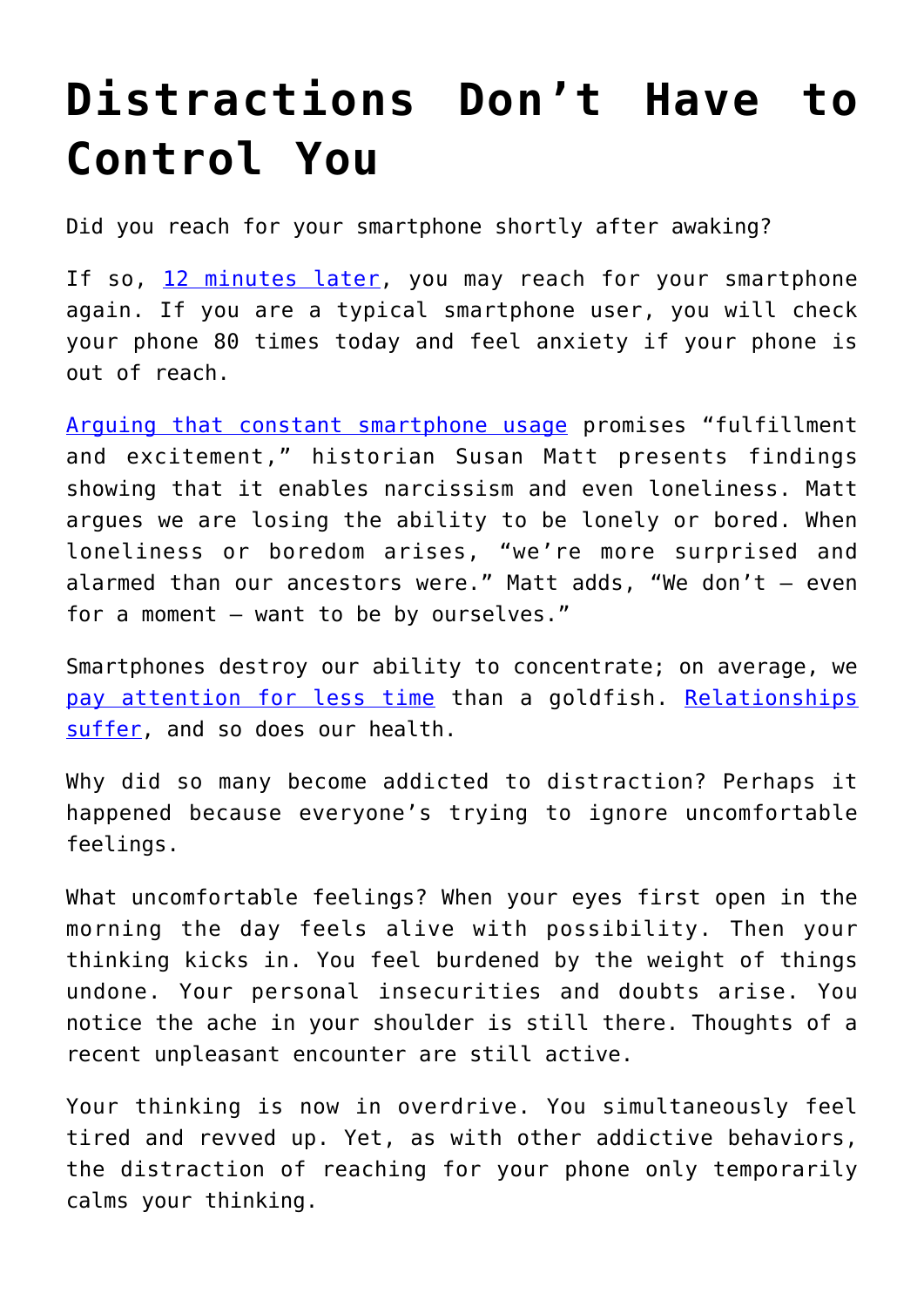## **An Age-Old Story**

Our ancestors had different technology, but history professor [Jamie Kreiner informs us](https://aeon.co/ideas/how-to-reduce-digital-distractions-advice-from-medieval-monks) that even medieval monks faced the same problem of reigning in their mind:

*[Medieval monks'] tech was obviously different from ours. But their anxiety about distraction was not. They complained about being overloaded with information, and about how, even once you finally settled on something to read, it was easy to get bored and turn to something else. They were frustrated by their desire to stare out of the window, or to constantly check on the time (in their case, with the Sun as their clock), or to think about food or sex when they were supposed to be thinking about God.*

Kreiner observes that theologian John Cassian, (John the Ascetic) who lived during the fourth and fifth centuries knew this problem well:

*He complained that the mind 'seems driven by random incursions'. It 'wanders around like it were drunk'. It would think about something else while it prayed and sang. It would meander into its future plans or past regrets in the middle of its reading.*

Like the monks, our willpower seems to fail us. Kreiner warns, "Distraction is an old problem, and so is the fantasy that it can be dodged once and for all. There were just as many exciting things to think about 1,600 years ago as there are now."

## **Commit to a Process**

A permanent solution may not be possible, but we can commit to a process that will help change habits such as smartphone addiction.

Habits expert [James Clear observes,](https://medium.com/@jamesclear/identity-based-habits-how-to-actually-stick-to-your-goals-bc8cde3c8e22) "Your current behaviors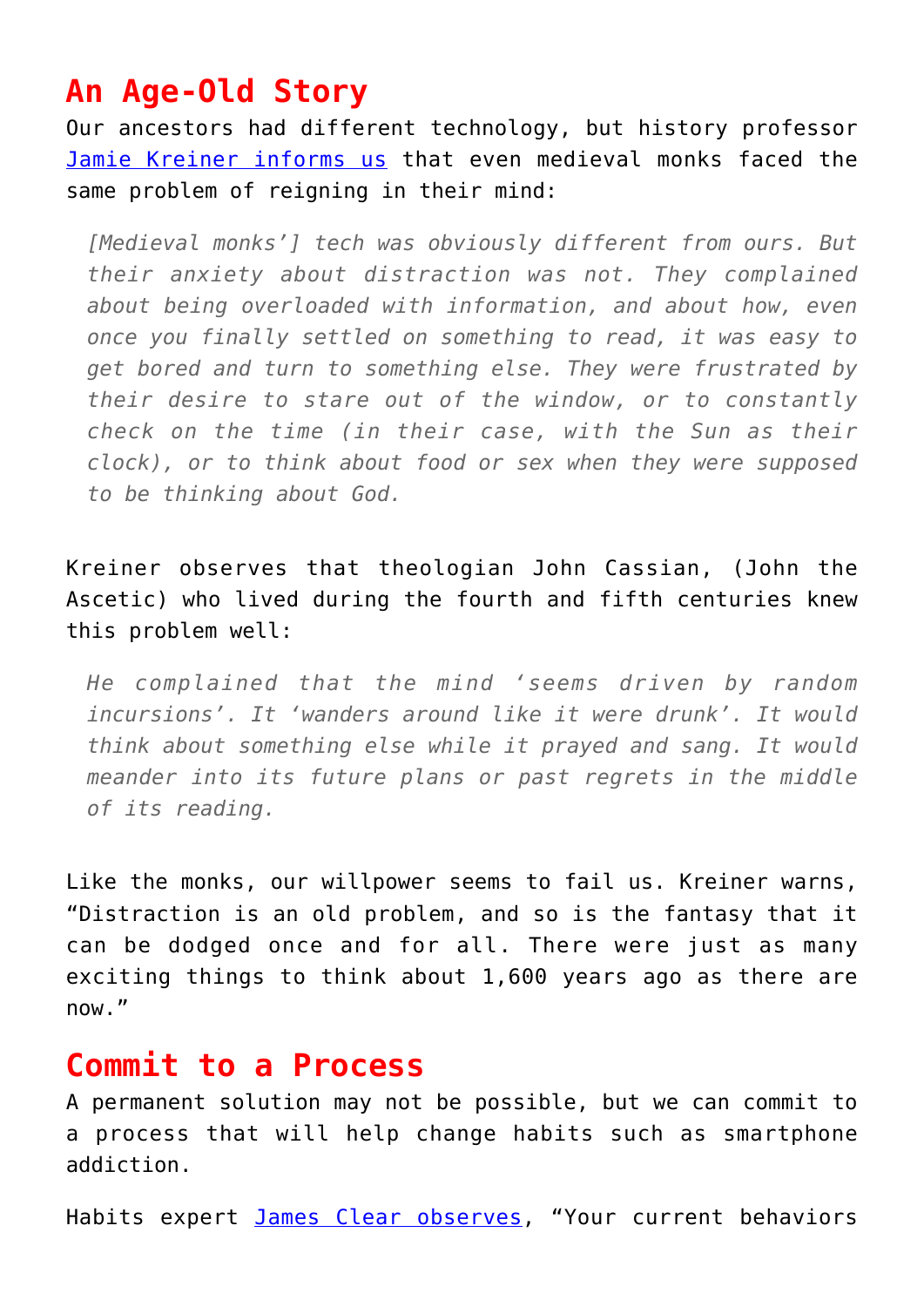are simply a reflection of your current identity." If you believe you are the individual who feels distracted by their thinking, you will behave like one.

You might wonder: *What else, could I be? These are my thoughts. I'm thinking them.*

You are not your thoughts; you are the one experiencing your thoughts. The cacophony of thoughts in your head that appears as soon as you wake is not you. With practice, you can enter the non-judgmental position of observing your thinking at any time. Change begins when you identify more with the observing and less with the reacting part of your mind.

Notice when your reactive mind harshly judges yourself and others. Your reactive mind poses as your ally and your protector, but it is not  $-$  it is the great disruptor of your day.

Slow down and check in; it might surprise you to see what your thinking is up to and how your thinking sabotages your purpose. You want to have a productive meeting with your colleagues, but your reactive mind wants to mentally judge them.

To enter the observer mode, consider your purpose before reacting. For example, you're about to reach for your phone for the  $28<sup>th</sup>$  time today. Instead, pause and ask, "Is this consistent with my highest purpose?" A pause is like a speed bump on a busy city street. A speed bump is designed to slow you down and make you more conscious of your speed. An excellent mental speed bump makes you more aware of your thinking and brings back your freedom of choice.

The more you identify with your reactive thinking, the less willpower you have to avoid a smartphone addiction, overeating, or other distractions. Asking, "what is my purpose?" at once increases the choices open to you.